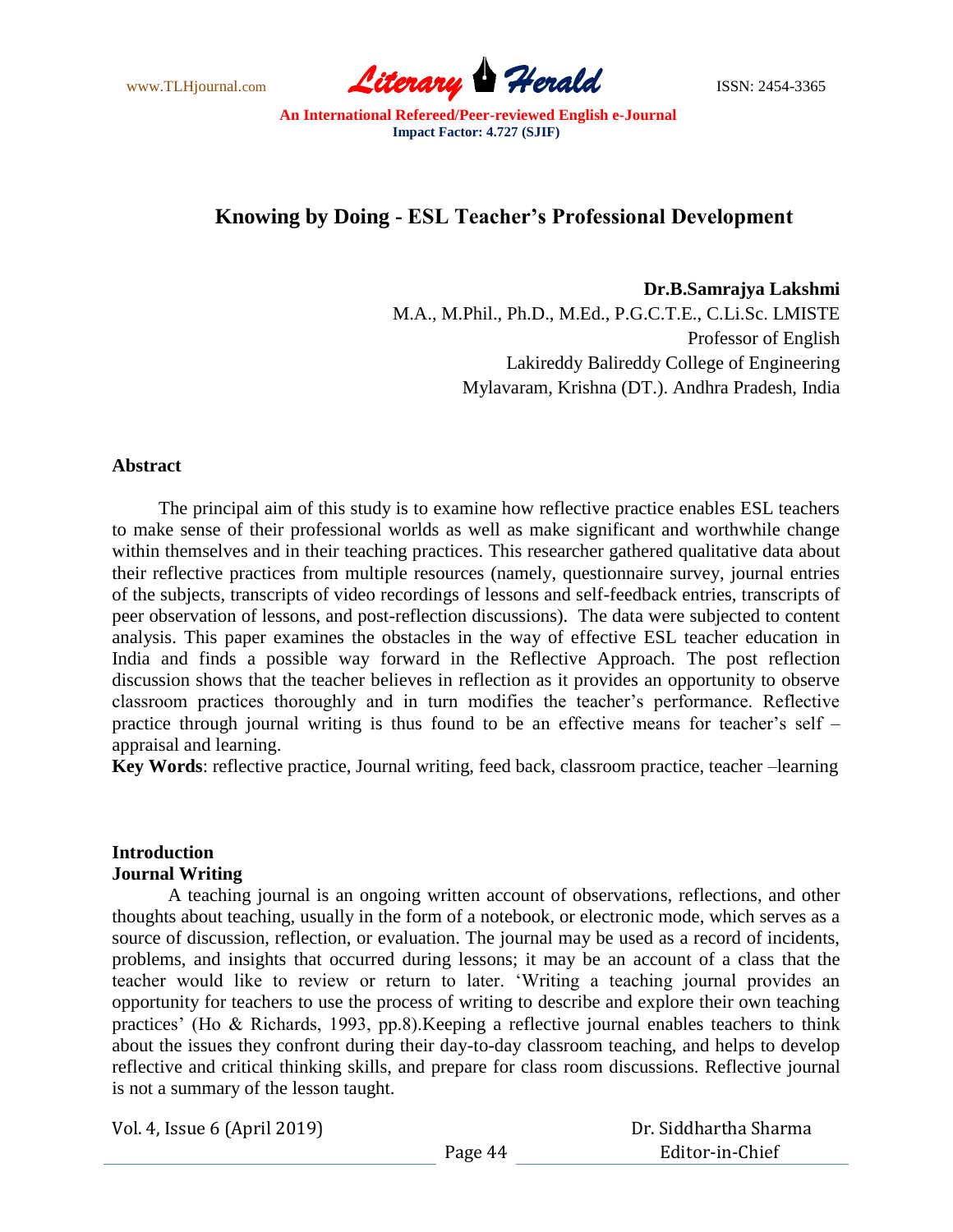

### **Literature Survey**

Case studies are bounded systems (Smith, 1978) that allow the teacher to concentrate attention on the way particular groups of people confront specific problems, taking a holistic view of the situation. Even the famous "case method" was originally grounded in the belief that the teaching of scientific principles should precede the development of skills in their application (Schon, 1983). In 1987, Donald Schon recommended reflective practice as a way for beginners in a discipline to recognize consonance between their own individual practices and those of successful practitioners. As defined by Schon, reflective practice involves thoughtfully considering one"s own experiences in applying knowledge to practice while being coached by professionals in the discipline (Schon, 1996). Boud and Walker (1998) suggested that teachercoaches who created an environment of trust would be better at establishing a context in which useful reflection could take place. The case study provides the teacher with "insight, discovery, and interpretation" (Merriam, 1988, p. 10). Because it is field-based, it allows the teacher to explore phenomena directly from the human experience. 'Teacher who evaluates the work seeks to interpret, explain the meanings of observed situations or events, put them in a context**,** assume potential sequences, and use the pedagogical knowledge and experience to account for the studied events" (Kremer-Hayon, 1993). Nunan (1992) inferred that thirty percent of teachers decisions involved management and class organization and that their language decisions most often involved vocabulary, pronunciation and grammar. Nunan (1992) concluded that the teachers" plans had a significant impact on their lessons, although their lessons were substantially modified during instruction. Case studies are of value in refining theory and suggesting complexities for further investigation, as well as helping to establish the limits of generalizability" (Stake, 1994). The case study aims at expanding the theory that is available on teacher self-evaluation by providing teachers' feedback on their experience. Yin (2003, 2009) views the goal of case studies as understanding complex social phenomena, and the real-life events such as organizational and managerial process.

Keeping reflective journal means that the teacher has a record. This is crucially important. (Bolton, Gilliehet, 2005). Reflective activity makes a powerful contribution to the learning of many professionals – engineers, doctors and nurses, police officers, architects and lawyers, to name but a few. (Pollard, Andrew, 2005)

# **Procedures adopted for data collection**

This researcher has maintained separate files for participant teacher with her pseudonym. In the file allotted for each participant, the researcher kept a copy of the teacher's profile containing her personal details, designation, educational qualifications, years of experience, objective in choosing the teaching profession, and a copy of the transcript of the interview. The information was obtained through interviews on various emergent themes/strategies/patterns, which were considered important.

Before the subject sets about her exploratory practices, this researcher administered her with semi-structured questionnaire. The purpose was to make the teacher reflect on her own teaching and realize her strengths and weaknesses. The questions focused on the teacher"s beliefs about ESL teaching-learning process, teaching strategies, opinion on reflective practice, and the use of bilingualism while teaching.

The participant was led into free discussions with this researcher about her research and

| Vol. 4, Issue 6 (April 2019) | Dr. Siddhartha Sharma |                 |
|------------------------------|-----------------------|-----------------|
|                              | Page 45               | Editor-in-Chief |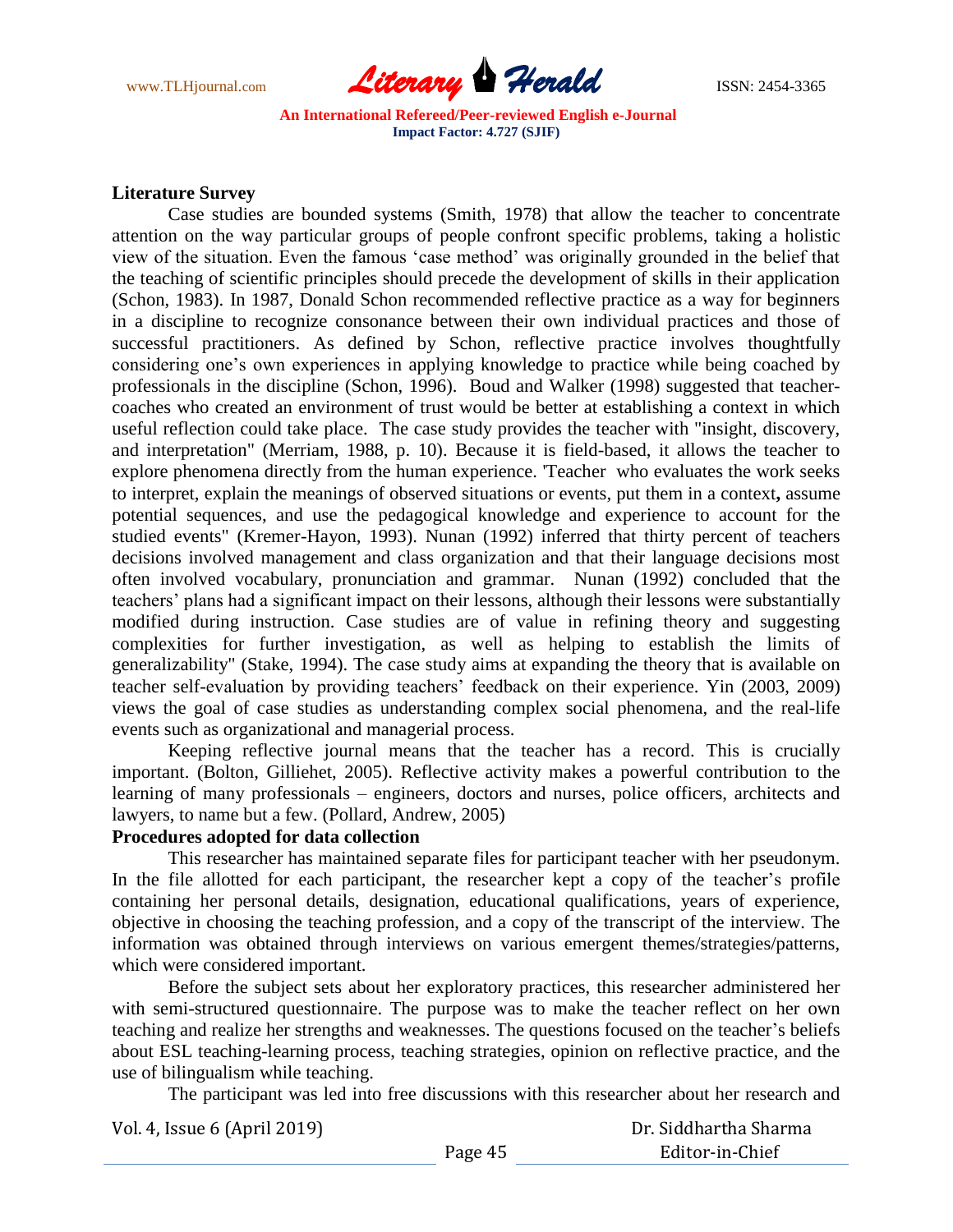

about the possible means for improving her professional competence. Teacher decided to take up journal writing and decided to spend a minimum of five minutes to write about her experience and reflect on the problems encountered either by introspection or through discussion with a colleague. While writing an entry in the journal, the teacher was asked to reflect on the following:

- How was the class planned?
- Is there any deviation from the plan?
- What types of questions were asked by the teacher at the beginning, middle, and towards the end?
- What about the student-teacher, student-student interaction in class?
- Was the class a success or a failure?
- How can it be made more effective next time?
- How will the teacher plan for the next class based on the previous reflection?

The participant was also guided to make journal entries after each class, reflecting on her experiences and with suggestions for improvements for the next class. To encourage her, to make a start, a list of questions was distributed. The teacher participant was also asked to write a lesson plan for each lesson she was willing to teach. The entries, the teacher made in her journals were unguided, but the list of questions was only to motivate her for the purpose.

The journal entries made by the teacher participant were collected into her file, her way of progression qualitatively in day-to-day teaching practice was registered, and the new methods and materials devised because of regular reflection were determined. The improvement in her questioning pattern and classroom interaction, student involvement and learner evaluation techniques employed by the teacher were collected from the teacher"s point of view. A small discussion on these entries was conducted separately with the teacher, to arrive at a better conclusion, which proves the effect of reflective practice in language teaching – learning process The observer entered the class to be observed five minutes earlier and sat in the last row without disturbing the students. She observed the following in particular:

- How the teacher motivated the class
- Introduced the topic
- Continued with the lesson
- Interacted with the class
- Maintained interaction among the students
- Analyzed and corrected students' errors
- Used reinforcement techniques
- Spent time fruitfully
- Used question types
- Concluded the class

After the class, the researcher spent 10 minutes discussing her observation with the teacher, allowing the teacher to respond. While observing the class, the observer recorded her observations as descriptive passages in her notes.

At the end of the longitudinal research, which lasted for about one and a half year, the participants were made to respond to an informal post reflective interview that focused on her

| Dr. Siddhartha Sharma |
|-----------------------|
| Editor-in-Chief       |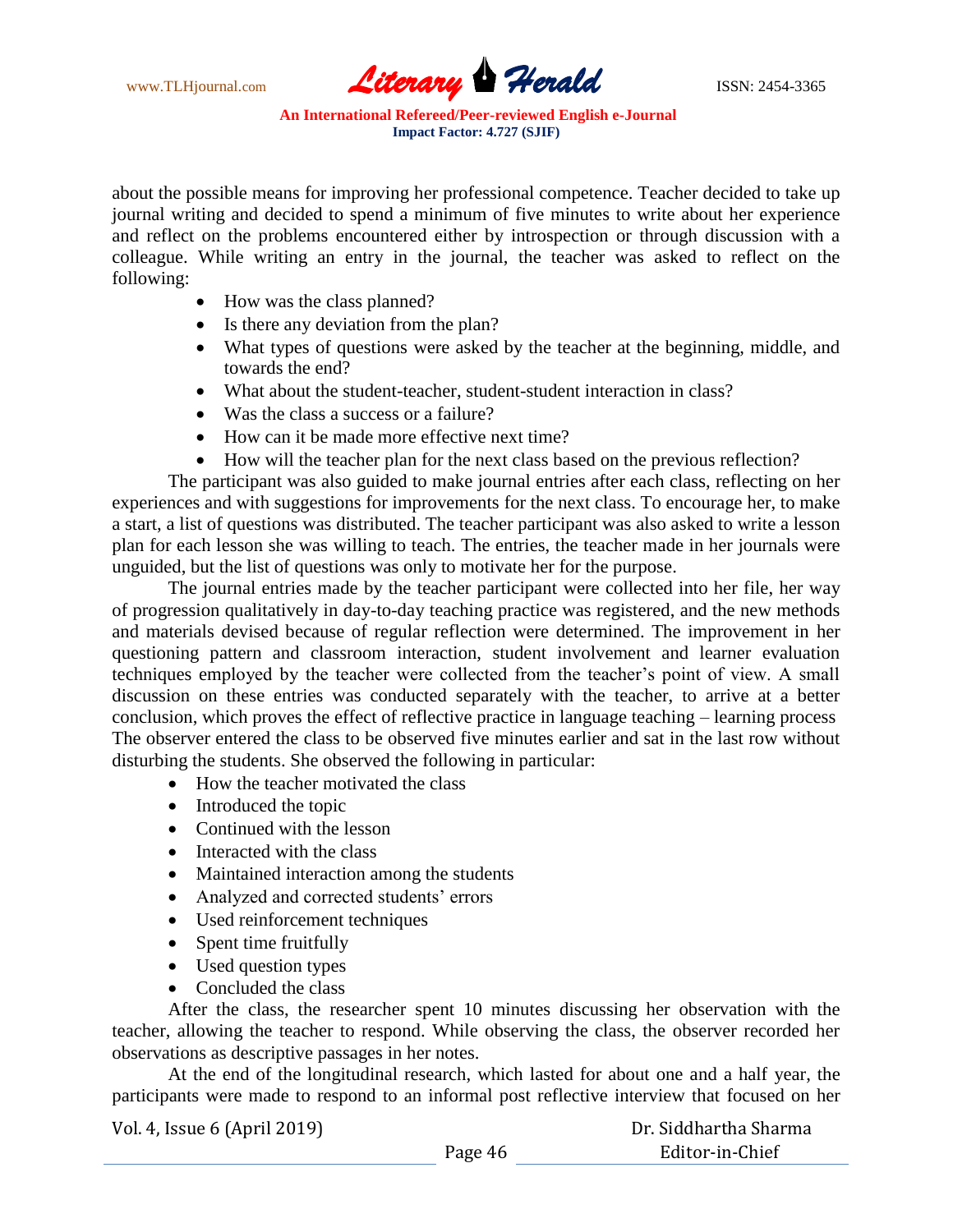

perceptions about the effectiveness of reflective practice in ESL teacher"s professional development.

#### **Role of the researcher in the subjects' reflective practice**

The researcher"s role was that of an observer-cum-participant. She conducted a questionnaire survey of the subject's beliefs, studied the records of the subject's reflective practice (such as journal entries), and took part in review discussions about reflections. Whenever the participant gave her experiences and opinions, the researcher carefully documented them. She also made a time-to-time verification of the data through discussions with the participants.

### **Description of the teacher participant**

Teacher participant teaches English in an engineering college on the out- skirts of Vijayawada. She has 15 years of experience of teaching English at the undergraduate level. She is doing research in English language teaching. She has worked for some time as a communicative skills trainer as well.

When the researcher approached the teacher for taking her consent to participate in her research, she readily gave her acceptance as she felt it to be an opportunity to improve her teaching skills. Of all the strategies of reflection, the teacher opted for journal writing.

### **Findings through an informal interview**

In an informal interview conducted by the researcher, the teacher expressed her personal opinions about various aspects of ESL teaching.

### **(a)** *Reflective practice*

*I came to know of it very lately. The professionals can express their capacity for expressing, analyzing, and renovating the knowledge they use in their work in an active process. As teacher of language, I could adopt the practice that is retrospective in nature to improvise our perception towards work. It would definitely assist us in identifying the ideas and theories actually implemented by teachers while teaching.*

#### **(b)** *Teaching aids used*

 *As teacher of English, I think we can use a lot of material/equipment available around us to make students understand the mechanism of the language. As a teacher I had used very commonly available material-news papers, storybooks, novels comics, how to use manuals, advertisements, movies, T.V news, internet, various soft wares-at my discretion as teaching aid.*

# **(c)** *Teaching strategy used*

*Here are some of the teaching strategies I had adopted at different levels.*

 *I felt that the students need to have a strong base of reading in order to take comfortably without fumbling for words. However, the standard of the students was not very motivating. Therefore, I used comics as a teaching aid. I would make students read comics that helped them to pick the spoken form of the language. In addition, it helped them understand how they can get on with the language with the vocabulary they had. Another interesting aspect of comics is it helped them pick the paralanguage elements also. For e.g. ---shhhh- --, psst--, vow, hissss. Comics being a picture representation help the student visualize things easily. Of course, I used them for limited sessions, i.e 2-3 periods only. My purpose was to make them understand how they could adopt different strategies for evolving their language skills and speak without hesitation. Of course, I noticed that success was limited to those students who put into practice.*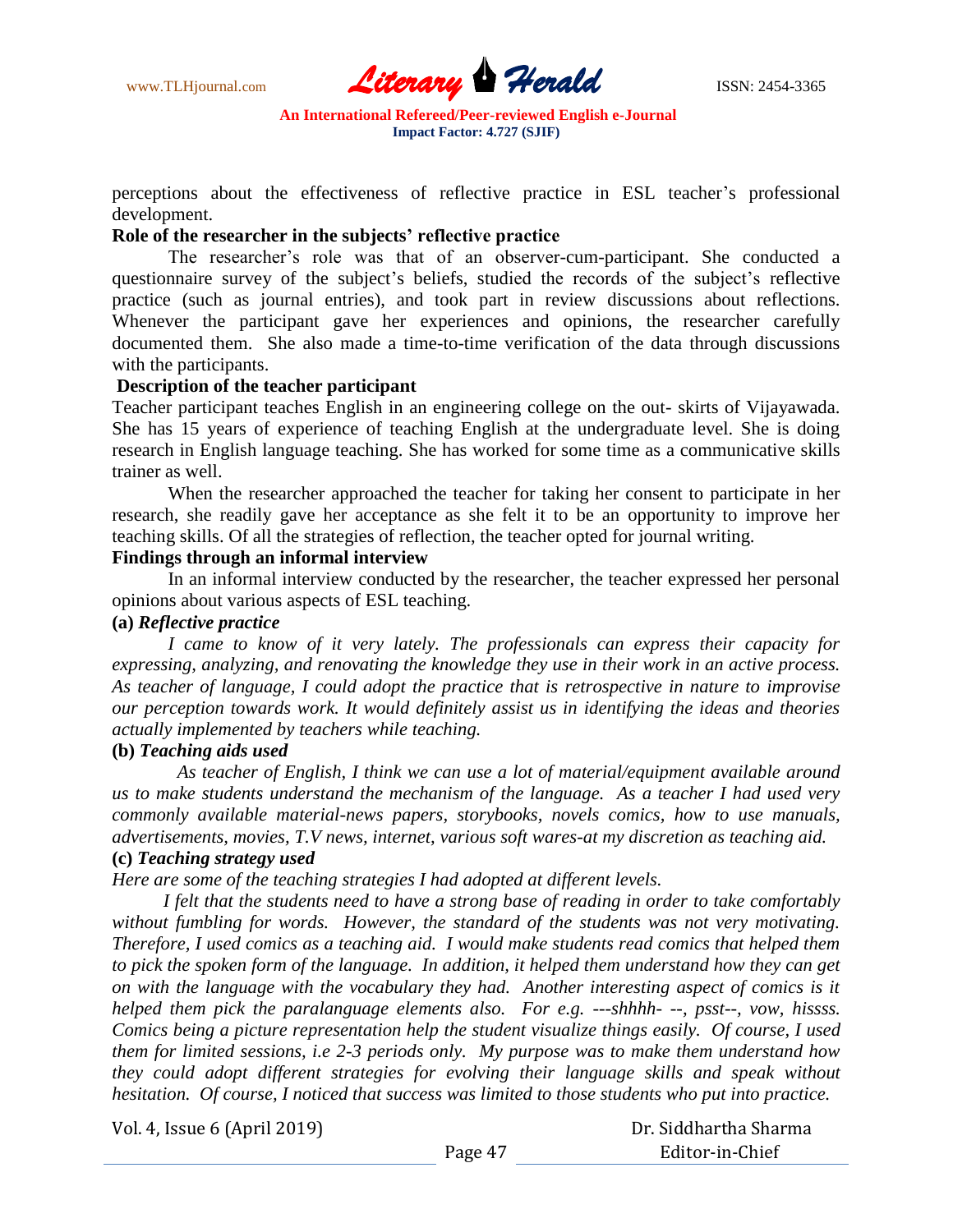

 *Some times students are unable to express themselves sensibly, as they lack a good choice of words. Here their word power acted as a limitation. In order to help them improve their word power, I used many methods. But, the initial method was making students read news papers. As this activity was of passive nature of students' interest used to be low. So, to gear them up, I used to instruct them to cut the headlines of their interest and stick them on a book. They could make use of it later also. Then, they extended this activity to small articles. One big advantage of this activity was, it could be done at home. Next day, the articles thus collected were used for reading purposes. Here, their pronunciation and intonation were corrected. This is one of the most fruitful exercises that helped students initiate into reading newspapers. Students who persisted with this habit later improved their proficiency of language and became confident speakers. In addition, this helped them to pick current language and thoughts.*

 *One of the most difficult tasks for a language teacher is make students talk in the class. I adopted the simple method of making students (all) to speak a line or two in an attempt create a story. In this exercise of story- telling students created a story together. I would pick one student who is supposed to give start the story with a single sentence. Then he would pick another student of his choice.*

### **(d)** *Use of bilingualism*

*Use of mother tongue in language classroom helps to connect with students first, also, the students do not develop aversion for English. It definitely helps to break the ice and bridge the gap initially. Once students are initiated into actual learning of language, it can be avoided. However, I do not really believe a language can be learned in another medium.*

### **(f)** *Strategies of feedback*

*I never went for any scientific form of feedback for my classes. I used to ask them personally about their opinion of the class. However, I always made sure to receive their feedback in a constructive way. A few students candidly expressed their inability to follow the lessons. Some students would give genuine suggestions on how to improve the classroom situation. Students often expressed their interest to learn in an interactive manner. In this experimental teaching experience, the feed back of the students was quite encouraging.*

#### **Reflections through journal writing**

The Teacher feels that reflective practice is an active process, which brings out teachers' capacity for expressing, analyzing and renovating the knowledge they use in their classrooms. She also says that this process is retrospective in nature and helps in improving our perception of our day-to-day work.

The teacher believes that language as a means of communication can be learnt not only through formal instruction but also unknowingly through social interactions. She also feels that accuracy in communication is very important. Like a conventional teacher, she too believes that drill and practice can bring in accuracy in language use. She is of the opinion that students should learn speaking and listening skills so that they can be efficient learners in reading and writing.

Eight extracts from her journal entries with an analysis of each extract are given below: *Extract I***:** *Students had learning difficulty regarding /s/, /z/, /dz/, /3/. They would be substituting one for another. But after a little practice, making them hear the sounds, they slowly caught the sound. Students were given an idea how phonetics play a role in daily communication. Relating* 

Vol. 4, Issue 6 (April 2019) Page 48 Dr. Siddhartha Sharma Editor-in-Chief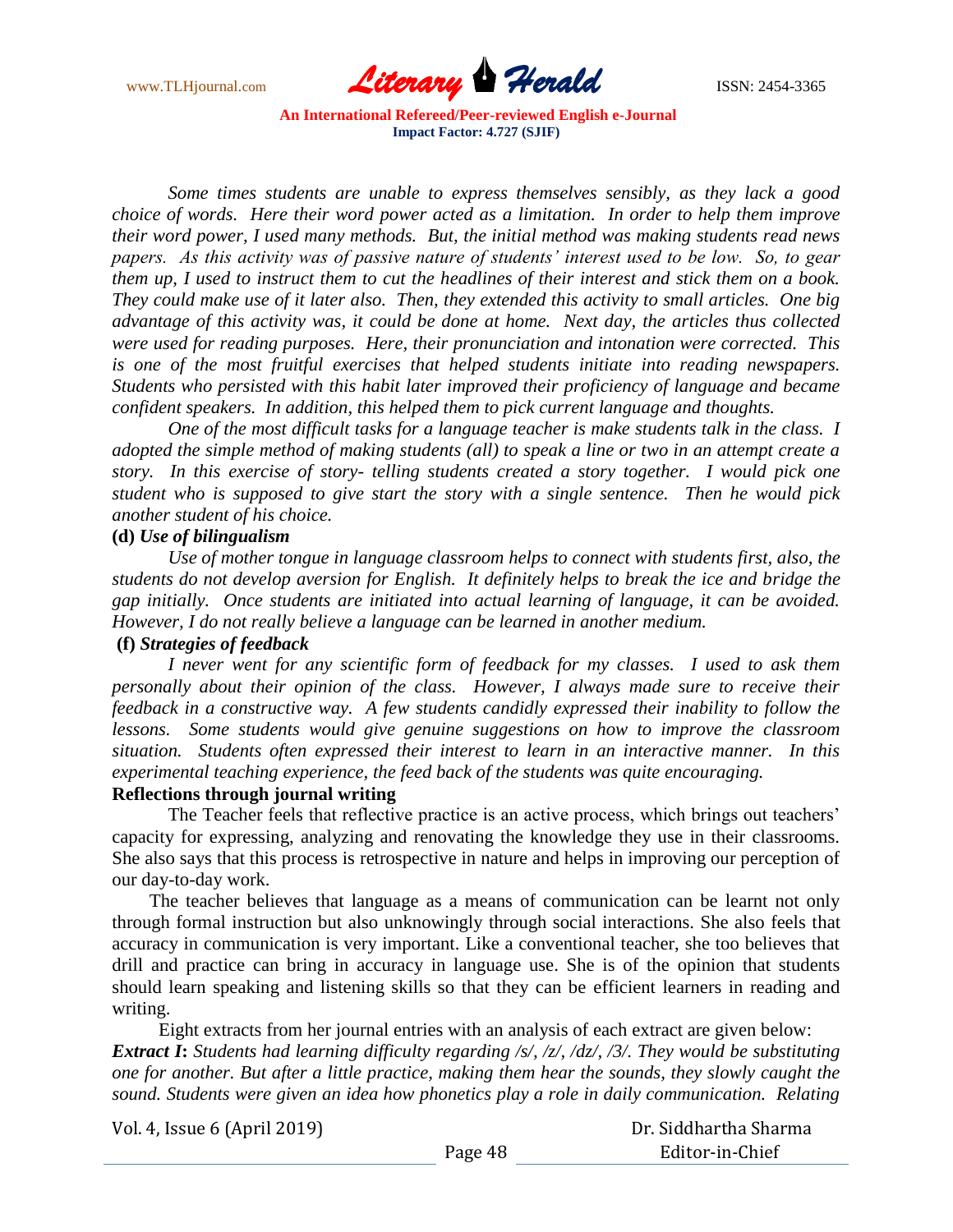

*to wrong usages leading to comical situations help students sustain their interest.*

After reflection, the teacher tries to make students learn effectively by knowing their problem and through giving them common usages. She makes her students realize their own mistakes while speaking. She helps them learn concepts in an entertaining way. It can be inferred from the extract that the teacher wants to motivate her students by making them use the language in class with due importance to pronunciation. Thus, the teacher has developed her methodological skill, and, through investigation, she could even improve her evaluation skills.

*Extract II***:** *Telugu medium students have a difficulty in distinguishing /s/, /z/, and /dz/. On discussion with my colleague, I think it is better that they write in Telugu how the word is pronounced. This suggestion helped students overcome the difficulty of trying to memorize the symbol and sound.*

 The teacher uses peer discussion to develop strategies for effective learning in her students, even those who have come from the vernacular medium of instruction. She taught sounds through correlating the same sound in students' mother tongue to help them gain accuracy in their learning of English sounds. Through reflection, she even finds alternative texts, which may suit her students' linguistic level.

*Extract III***:** *I make them do uninterrupted reading for five minutes. After watching them getting bored, I then asked them to stop after five minutes. Now I asked them to count the number of words they have read roughly. Then simple questions based on the memory of the passage and comprehension was asked. Attentive readers easily answered them from the inference drawn from the text.*

The teacher"s experience with her students" reading, made her realize that silent, unguided reading would not be profitable. Therefore, she motivated her students to read the passage by giving questions that would make them comprehend the passage.

*Extract IV: I use this hour, to get the feel of the writing style of Abdul Kalam whose language is precise and aptly suited for describing technical aspects. 20 minutes is given for reading the text. Then, they were asked to trace the early life to Abdul from their understanding. By finding the students silent, I thought of making the students think actively. In a way to make the students interact, I asked each selected student to give only one point. Thus they built the summary of the chapter. Students are then given another 5 minutes to summarize what they have read. This task helps them to recall words, expressions used in the text. On the whole, the class could be conducted as planned. But students from Telugu medium background are not forthcoming. This area is to be checked.* 

While administering a reading exercise in her class, the teacher found it difficult to make the students summarize the text. Furthermore, she found the students getting bored. However, after reflection, she decided to ask each student to give a sentence on his or her own based on the text read. Thus, she was successful in making the students of her class summarize the text.

*Extract V***:** *They can pick a passage of 800 words length approximately and try to read it within 7mts in the first seven days. Then, they can try to consciously reduce the time to 5mts in the next seven days. To help them remain in track and improve their memory skills – One more activity I introduced.*

In the teacher"s journal, this entry comes after her reflection on ways of improving her students" reading speed.She gives tips to help her students read faster while gaining knowledge

Vol. 4, Issue 6 (April 2019)

 Dr. Siddhartha Sharma Editor-in-Chief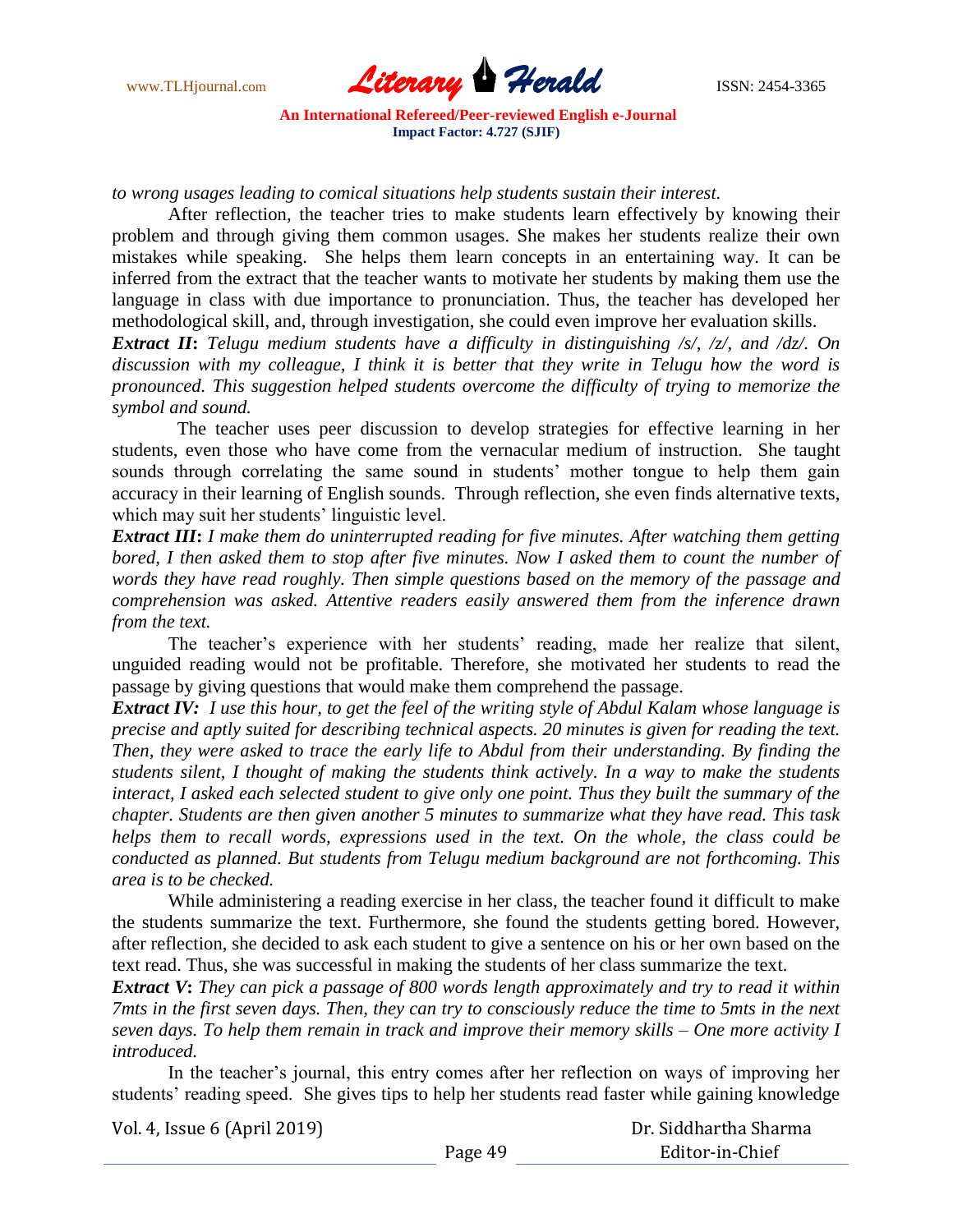

of watch phrases, expressions used, idea incorporated, etc. She becomes competent enough to device her own strategies for effective teaching and, as she says elsewhere in her journal, she shares them with her colleagues. Thus, reflection has helped her play an expanded role as a mentor to her colleagues as well.

*Extract VI***:** *I noticed that usually students don't know beyond Oxford Dictionary and their search is confined to only meanings of the words. On further probing, some students told about parts of speech. I wondered which dictionary I could recommend. Then I decided that I must ask them to use a learner's dictionary, whether it was Oxford or Cambridge or Longman or Macmillan. Next, they must begin to look for phonetic transcription, stress mark, synonyms, how they occur as various parts of speech etc., this kind of exercise was given for laboratory activity.* 

Normally, English teachers ask their students to use a dictionary, and Oxford is often the inevitable choice. But this teacher wants her students to use the dictionary for different purposes, and the reflection on this helps her identify learner"s dictionaries as most appropriate.

*Extract VII***:** *Here the students from vernacular medium of instruction need help while converting direct speech into reported speech. Once they are explained the enormity of their mistake, they correct themselves. This is not true with all the students present but it is true with students who are highly motivated. So, I decided to ask them to come and approach me during my free time. The students followed my advice. Their keen desire acted as a motivating factor for me.*

While teaching reported speech, the teacher found that the students from vernacular medium of instruction needed help. Since only small minorities of motivated students were able to learn from her corrections, she decided, on reflection, to ask them to meet her outside the classroom for help.

### **Post-reflection discussion**

The researcher had a 15-minutes discussion with the participant teacher. When she was asked to respond on the importance of journal writing, she expressed her faith in this process for professional development.

The teacher feels confident of her classroom teaching after reflection. She says that she could understand where she stands in ESL teaching as she could study her performance thoroughly and strive to bring about improvement.

*I know beforehand my target for the class and, after reflection, I know where I stand. This helps me study my performance and gives me scope to gain improvement, giving me a sense of achievement.*

*This gives us an opportunity to record our observations of the class and reflect upon them. This recording helps us to improvise on our performance. Also, over the years, it helps us to note and compare our performances at class level. …English today is a means of earning job and not a subject of pleasure. High stakes make it essential for every teacher to be active and appraise their performance. Moreover, these methods are helpful in the absence of other methods, one helpful in the absence of other learned ones in the department and training programmes.*

From the post-reflection discussion it is evident that the teacher believes that reflection provides opportunities to observe classroom practices thoroughly and enable the teacher to modify her plan such that there will be an improvement in the performance. She finds reflective

| Dr. Siddhartha Sharma |
|-----------------------|
| Editor-in-Chief       |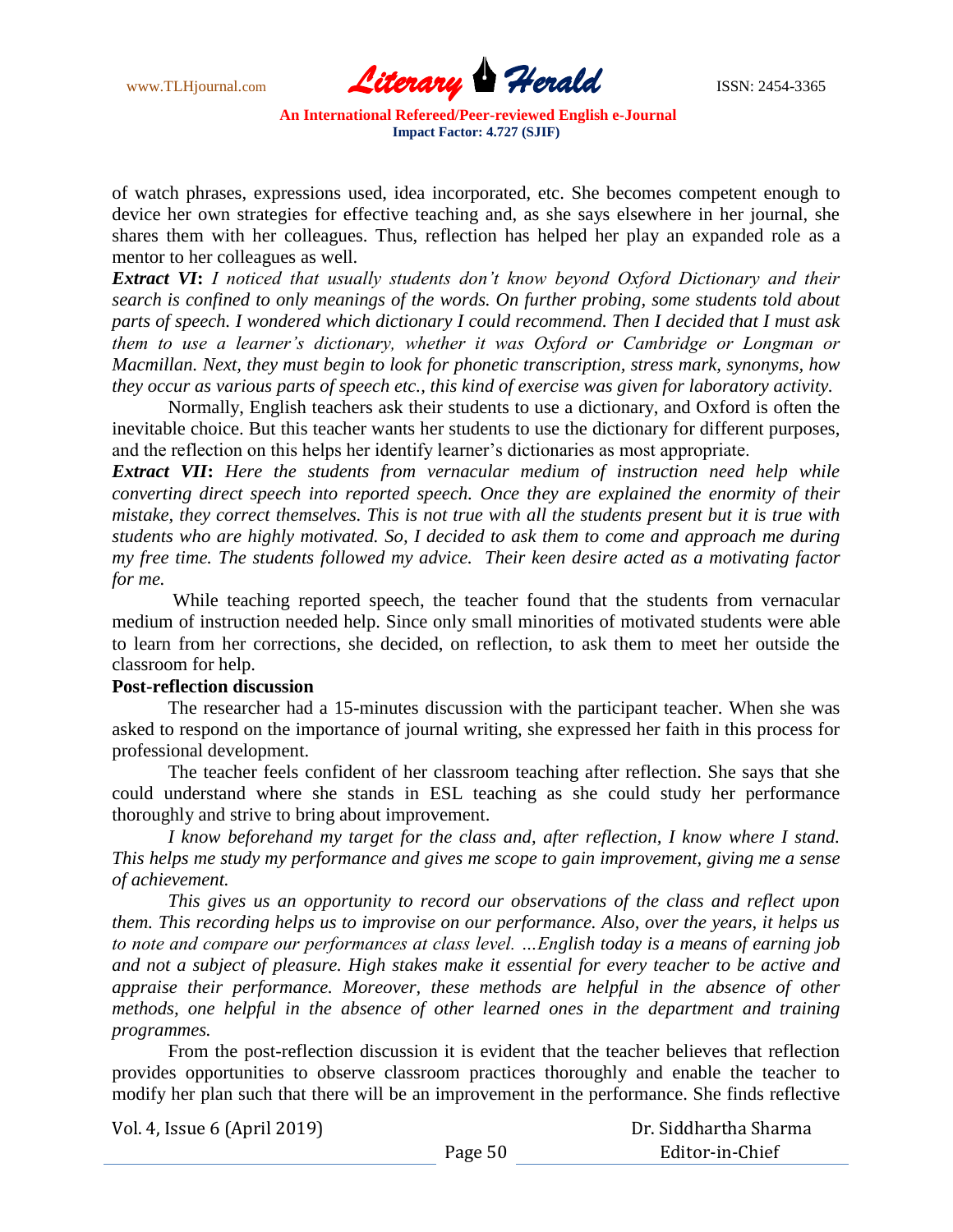

practice as the best available means for teacher self-appraisal and teacher learning.

# **Findings of the study**

The findings that emerge from the detailed analysis made above (about the gains the teacher in the study made as a result of her reflective practice) are organized in this section as follows:

### *Decisions about timing through reflective practice*

The reflective practice of the teacher in this study helped her to be sensitive to the time needed by the students to carry out an activity, and make adjustments in time allocation. It also helped her estimate the number of activities that could be set in a period. Furthermore, it helped the teacher identify and assess the attention span of the students.

Teacher was found to plan her lesson dividing the duration of the class equally among all her students, thus finding the time to motivate her students to interact in English both with her and among themselves. Time became an important factor for making her students summarize and recall the words and expressions learned from the text, and she was able to manage it with ease.

# *Decisions about solving the students' problems through reflective practice*

The teacher could also assess the kinds of problems that students had in understanding certain concepts and instructions. Though the classes differed slightly in "personality" and "perception", surprisingly, the kinds of problems that the students faced were rather similar.

The teacher could identify the students' problems, tried out different methods of explanation within the lesson series, and thus arrived at workable method of solving the students' problems.

Before the process of reflection, the teacher taught a "poem" by merely explaining the meanings of the words literally. Constant reflection made her realize the difficulty of her students' in understanding. She decided on the contextual narration of poems.

The teacher realized the need for practice exercises and individual attention for teaching pronunciation. She found a way of helping the students who were finding it difficult to attempt writing exercises, by making them learn expressions suitable for formal and informal occasions.

Finding the prescribed textbook beyond the level of her students" comprehension, she used alternative materials to develop the habit of reading and to give the students a taste of success. While teaching grammar, the teacher resorted to the elicitation technique: she asked the students to describe their routine.

# *Better decisions about the use of visual aids and inventing new strategies through reflective practice*

The reflective practice of teacher indicates significant improvement in her classroom practice in terms of teaching strategies and teaching aids. Reflective Practice has evidently helped her think about alternative strategies and teaching aids to make their classroom teaching more effective and interesting.

The teacher uses comics to teach language, and paralanguage, for enabling the students to visualize things easily. She uses newspapers to teach vocabulary and reading practice while learning pronunciation and intonation and thus initiates the students into newspaper reading. She uses stories and jokes for voice modulation, listening to news for listening skills, and role-plays for interaction and conversation skills. She likes to innovate. She says with confidence: *"I had to fight the initial boredom, rejection and reluctance. However, once the wall* 

| Vol. 4, Issue 6 (April 2019) |         | Dr. Siddhartha Sharma |
|------------------------------|---------|-----------------------|
|                              | Page 51 | Editor-in-Chief       |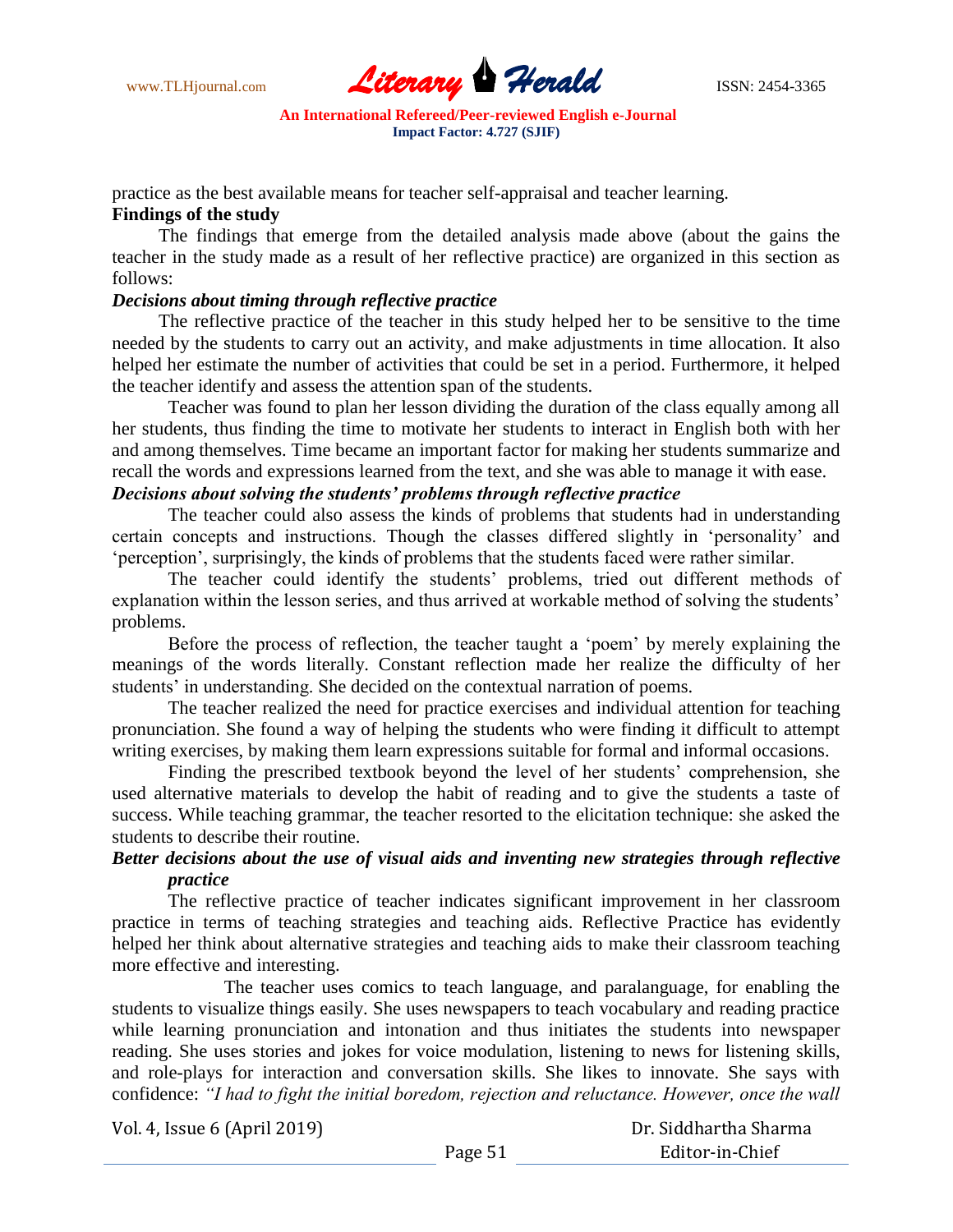

*of resistance was down, it was very easy motivating them (students)."* She gives the utmost value to the students" feedback. She says, "*In this experimental teaching experience, the feedback of the students was quite encouraging*."

# *Building on the familiar*

A significant insight that the teacher derived from her reflections was that, for better learning to emerge, she should attempt to build on what was already familiar to the learners.

Thus, reflection enabled the teacher participant to successfully utilize the students' earlier knowledge either to motivate them or to teach them a new concept.

### *Opportunities for active involvement*

Data indicate that reflection enabled the teacher participants to realize the need for providing opportunities to their students to interact with the teacher, text or with their friends during the class.

The teacher made her students realize the significance of good and appropriate pronunciation by relating the wrong usages leading to comical situations. She created time-based reading exercises, to retain student interest in and concentration on reading passages, thus helping them to develop a reading habit.

### *Sensitivity to learners' difficulties*

The significant insight that the teacher derived from her own reflections was that, for effective teaching-learning to take place in the classroom, the teacher should be sensitive to the difficulties of the students in the learning process and that each lesson should be planned keeping the learners" difficulties in mind.

#### *Seeking advice and outside support*

The data collected indicate that the teacher realized the need for collaborative work, and sought advice from her senior colleagues to solve her classroom problems and for her selfevaluation.

### *Utilizing effective classroom management strategies*

Reflection made the teacher realize the need for effective classroom management as a significant requisite for effective teaching.

The teacher participant was found to realize the significance of group activities for creating interaction among their students.

The teacher realized the significance of activity – based teaching and the need for using additional resources in the classroom.

### *Promoting learner autonomy*

Reflective practice helped the teacher realize both the need to give freedom to the students to choose the activity or the lesson to be taught and the necessity for creating a climate conducive to learning in the classroom.

The teacher tried to offer counseling to students from the vernacular medium of instruction to help them overcome their problems in English.

However, she expressed some concerns also which need to be recorded here. One concern was the amount of time that the process of self-evaluation demanded, though she conceded that the gains far outweighed the demand.

**(a)** The reflections unmistakably point to changes taking place in the teacher"s practices. She began to question her actions within the classes and became more critical and distanced

| Vol. 4, Issue 6 (April 2019) |         | Dr. Siddhartha Sharma |
|------------------------------|---------|-----------------------|
|                              | Page 52 | Editor-in-Chief       |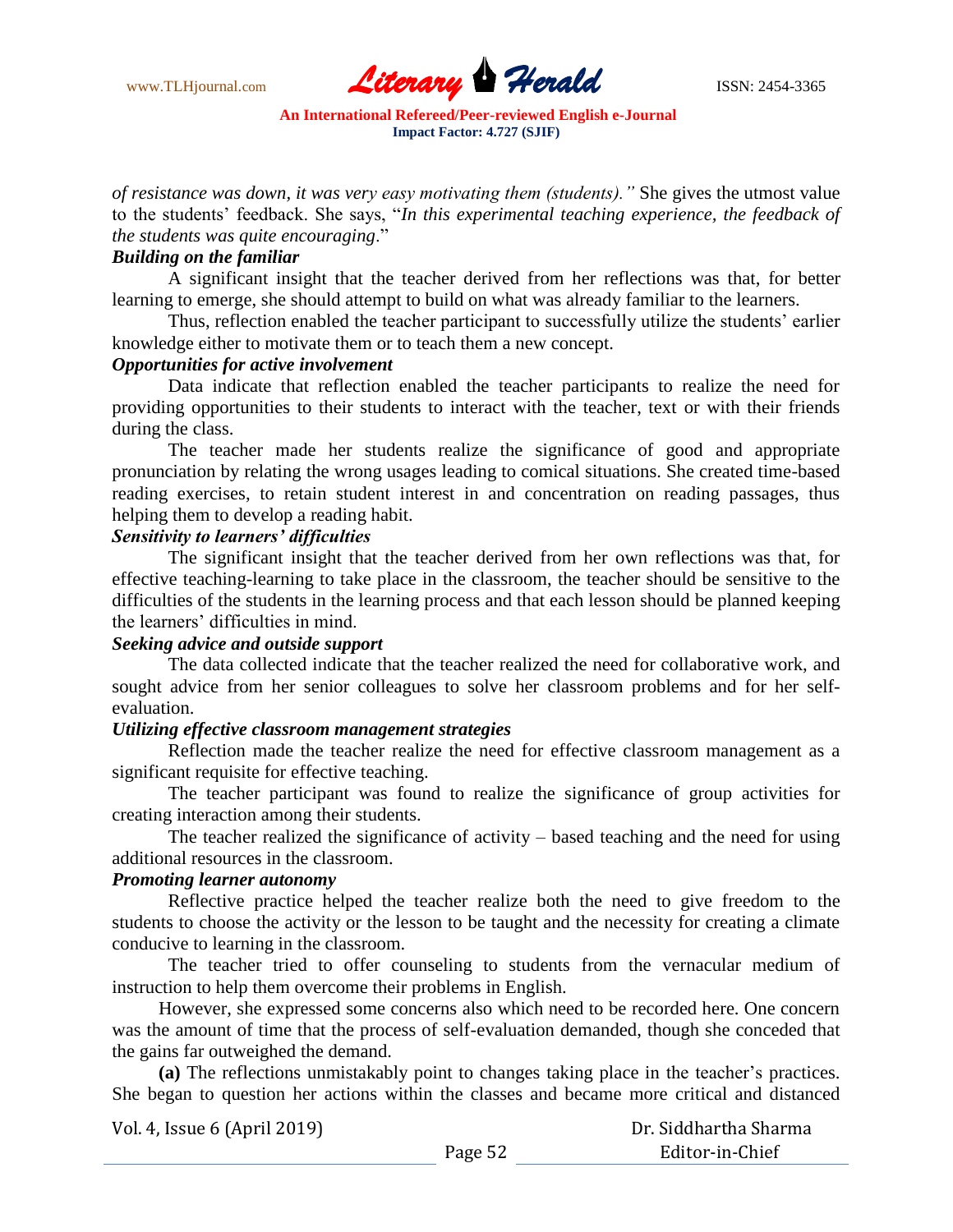www.TLHjournal.com **Literary Herald** ISSN: 2454-3365

towards her habitual practices. For instance, she found her usual way of lecturing in class ineffective and was moving towards the "elicitation method". She started using activities, different teaching materials, and the deductive method of teaching grammar.

**(b)** In the case under investigation in this study, the teacher"s classroom decisions were informed ones because they were based on inquiry-derived understandings because of reflective practice.

**(c)** The decisions the teacher made and the actions she took proved to be experiences of educational value for her. This happened because her reflection on, and inquiry into, her classroom practices took place not as a set of prescriptive skills but rather as a mindset which Dewey (1933) described as a set of attitudes consisting of open-mindedness (*seeking alternatives*), responsibility (*recognizing consequences*), and whole heartedness (*continual selfexamination*).

**(d)** The case investigated in the study point to the role that reflection on, and inquiry into, classroom practices can play as a mechanism for change in teacher"s classroom practices as well as a forum for professional development over time.

**(e)** The case also shows that the teacher constructed her own explanations of teaching derived from her own practices, and the explanations (or "knowledge") were socially negotiated and restructured within their classrooms.

**(f)** Lastly, the implications of this research for ESL teacher education need to be pointed out. It is evident from the foregoing that reflective practice has considerable potential for the ongoing professional development of teachers in general and ESL teachers in particular and that it is usable and effective factors which will be valued by academic staff education systems.

# **Conclusion**

The report by the Carnegie Task Force on Teaching as a Profession (Carnegie Forum 1986) recommended the use of teacher-generated case reports as a core source in teacher education. This research may well be regarded as a contribution to that emerging core source in second language teacher education. This researcher hopes that by bringing teachers' ways of knowing through reflective practice into scholarly discussion, this study will strengthen the struggle, waged since the 1980s, to gain validity for inquiry-derived knowledge through reflective practice in ways afforded to disciplinary or theoretical knowledge, which still remains foundational to second language teacher education.

### **References**

- 1. Bolton, Gillie (2005). *Reflective Practice: Writing and Professional Development.* London; Thousand Oaks, Ca: SAGE.
- 2. Boud, D., and Walker, D. (1998) "Promoting reflection in professional courses: the challenge of context". *Studies in Higher Education,* 23(2): pp.191-206**.**
- 3. Carnegie Forum on Education and the Economy (1986) *A Nation Prepared: Teachers for the 21st Century*. New York: Carnegie Education Foundation.
- 4. Dewey, J. (1933) *How we think: a restatement of reflective thinking to the educative processes*. Chicago: Henry Regnery.

| Vol. 4, Issue 6 (April 2019) |         | Dr. Siddhartha Sharma |
|------------------------------|---------|-----------------------|
|                              | Page 53 | Editor-in-Chief       |